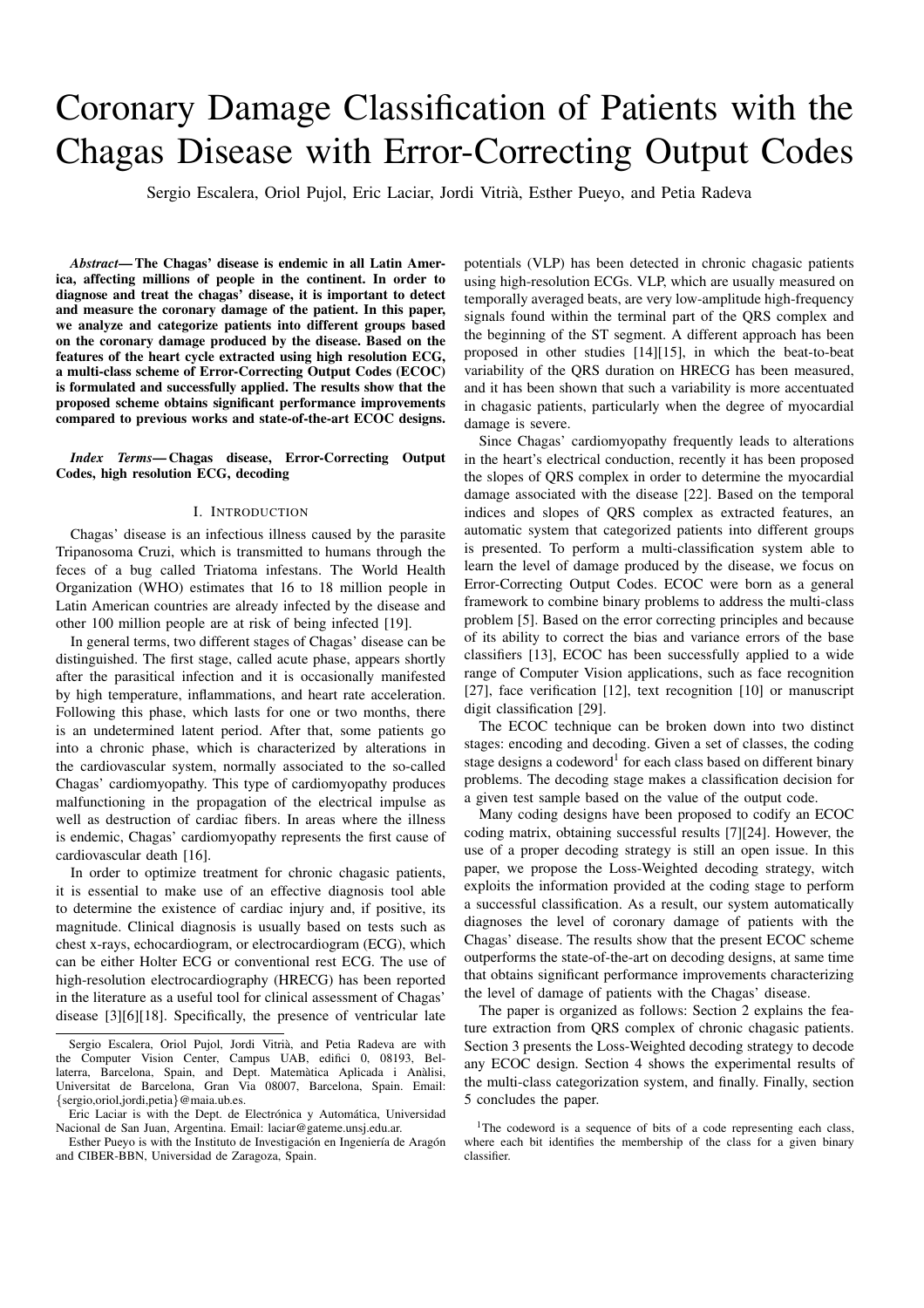### II. QRS FEATURES

To obtain the features to evaluate the degree of myocardial damage associated with the disease, the QRS slopes are analyzed for all the HRECG recordings of 107 individuals from the Chagas database recorded at Simón Bolívar University (Venezuela). For each recording, let's denote  $x_i(n)$ ,  $n = 0, ..., N$ , the *i*-th beat of lead X, where  $i$  runs from 0 to  $I$  (being  $I$  the total number of beats in the recording). Analogously, let's denote  $y_i(n)$  and  $x_i(n)$  the *i*th beats of leads Y and Z, respectively. QRS slopes are measured on temporally averaged signals  $\overline{x}(n)$ ,  $\overline{y}(n)$ , and  $\overline{z}(n)$ ,  $n = 0, ..., N$ , which are calculated as the average of all normal beats  $i = 0, \dots, I$ of the recording. Ectopic and grossly noisy beats were excluded of the averaging process. The averaging is performed following the standard recommendations described in [2].

A three-step process is applied to compute the upward QRS slope,  $\alpha_{US}$ , and the downward QRS slope,  $\alpha_{DS}$ , of each averaged beat  $\bar{x}(n)$ ,  $\bar{y}(n)$ , and  $\bar{z}(n)$ . In the first step, delineation is performed using a wavelet-based technique [17] that determines the temporal locations Q, R, and S wave peaks, which are denoted by  $n_Q$ ,  $n_R$ , and  $n_S$ , respectively [23]. The second step identifies the time instant  $n_U$  associated with maximum slope of the ECG signal (i.e., global maximum of its derivative) between  $n_Q$  and  $n_R$ . Analogously, the time instant  $n_D$  corresponding to minimum slope of the ECG signal between  $n_R$  and  $n_S$  is identified. As a final step, a line is fitted in the least squares sense to the ECG signal in a window of 15ms around  $n_U$ , and the slope of that line is defined as  $\alpha_{US}$ . In the same manner,  $\alpha_{DS}$  is defined as the slope of a line fitted in a 15ms window around  $n_D$ .

Other temporal indices defined to detect the presence of VLP in HRECG recordings are also evaluated in this work. Previous studies in the literature have shown the ability of those indices to determine the severity of Chagas' cardiomyopathy [14][15]. Consequently, we use such indices in conjunction with the ORS slopes. Computation of QRS-based indices considers filtered leads X, Y, and Z using a bi-directional 4th-order Butterworth filter with passband between 40 and 250 Hz. The filtered signals are denoted by  $x_{i,f}(n)$ ,  $y_{i,f}(n)$ , and  $z_{i,f}(n)$ .

The QRS-based indices QRSD, RMS40, and LAS40, which are described next, require temporal signal averaging  $(\overline{x_f}(n))$ ,  $\overline{y_f}(n)$ , and  $\overline{z_f}(n)$  as well as the calculation of the vector magnitude, defined as follows:

$$
v(n) = \sqrt{\overline{x_f}^2(n) + \overline{y_f}^2(n) + \overline{z_f}^2(n)}
$$
 (1)

On the signal  $v(n)$  the three temporal QRS indices defined to detect VLP are computed based on identification of time instants  $n_b$  and  $n_e$  corresponding to the beginning and the end of the QRS complex [2]:

$$
QRSD = n_e - n_b \tag{2}
$$

$$
RMS40 = \sqrt{\frac{1}{n_2 - n_1} \sum_{n=n_1}^{n_2} v^2(n)}, n_1 = n_e - 40ms, n_2 = n_e
$$
\n
$$
LAS40 = n_e - argmax\{n|v(n) \ge 40\mu V\}
$$
\n(3)

On the other hand, the index  $\Delta Q RSD$  is considered, which is defined next. This index is measured on the vector magnitude of the ultraveraged filtered leads  $(x_{i,f}(n), y_{i,f}(n), z_{i,f}(n))$ :

$$
v_i(n) = \sqrt{x_{i,f}^2(n) + y_{i,f}^2(n) + z_{i,f}^2(n)}
$$
 (5)

On each signal  $v_i(n)$ ,  $i = 0, ..., I$ , the duration of its complex QRS is estimated and denoted by  $QRSD_i$ . The index  $\Delta QRSD$ is defined as the standard deviation of the beat-to-beat  $QRSD_i$ series [15]:

$$
\Delta QRSD = \sqrt{\frac{\sum_{i=1}^{I} (QRSD_i - \overline{QRSD}^2)}{I-1}}
$$
(6)  

$$
\overline{QRSD} = \frac{\sum_{i=1}^{I} QRSD_i}{I}
$$

Based on the previous features, we present a design of Error-Correcting Output Codes that automatically diagnoses the level of damage of patients with the Chaga's disease.

#### III. ERROR-CORRECTING OUTPUT CODES

Given a set of  $N_c$  classes to be learned, at the coding step of the ECOC framework,  $n$  different bi-partitions (groups of classes) are formed, and  $n$  binary problems (dichotomies) are trained. As a result, a codeword of length  $n$  is obtained for each class, where each bin of the code corresponds to a response of a given dichotomy. Arranging the codewords as rows of a matrix, we define a "coding matrix" M, where  $M \in \{-1,0,1\}^{N_c \times n}$  in the ternary case. Joining classes in sets, each dichotomy, that defined a partition of classes, codes by  $\{+1, -1\}$  according to their class set membership, or 0 if the class is not considered by the dichotomy. In fig.1 we show an example of a ternary matrix M. The matrix is coded using 7 dichotomies  $\{h_1, ..., h_7\}$  for a four class problem  $(c_1, c_2, c_3,$  and  $c_4$ ). The white regions are coded by 1 (considered as positive for its respective dichotomy,  $h_i$ ), the dark regions by -1 (considered as negative), and the grey regions correspond to the zero symbol (not considered classes by the current dichotomy). For example, the first classifier  $(h_1)$ is trained to discriminate  $c_3$  versus  $c_1$  and  $c_2$  ignoring  $c_1$ , the second one classifies  $c_2$  versus  $c_1$ ,  $c_3$  and  $c_4$ , and so on.

During the decoding process, applying the  $n$  trained binary classifiers, a code  $x$  is obtained for each data point in the test set. This code is compared to the base codewords of each class  $\{y_1, ..., y_4\}$  defined in the matrix M, and the data point is assigned to the class with the "closest" codeword [1][28].



Fig. 1. Example of ternary matrix  $M$  for a 4-class problem. A new test codeword is classified by class  $c_1$  when using the traditional Hamming and Euclidean decoding strategies.

#### *A. Decoding designs*

The decoding step decides the final category of an input test by comparing the codewords. In this way, a robust decoding strategy is required to obtain accurate results. Several techniques for the binary decoding step have been proposed in the literature  $[28][11][21][4]$ , the most common ones are the Hamming  $(HD)$ and the Euclidean  $(ED)$  approaches [28]. In fig.1, a new test input  $x$  is evaluated by all the classifiers and the method assigns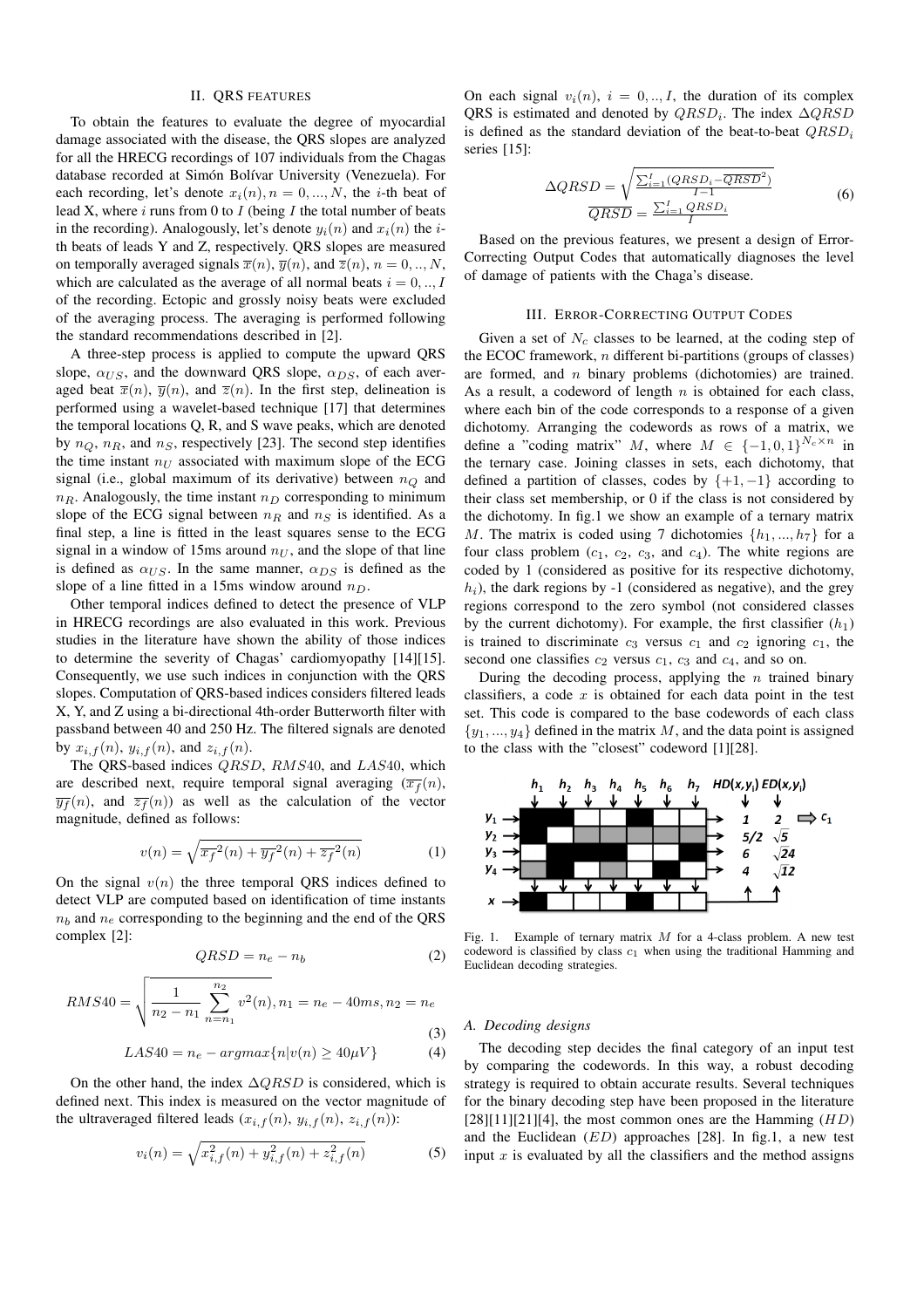label  $c_1$  with the closest decoding distances. Note that in the particular example of fig. 1 both distances agree. In the work of [24], authors showed that the Euclidean distance was usually more suitable than the traditional Hamming distance in both the binary and the ternary cases. Nevertheless, little attention has been paid to the ternary decoding approaches.

In [1], the authors propose a Loss-based technique when a confidence on the classifier output is available. For each row of M and each data sample  $\wp$ , the authors compute the similarity between  $f^{j}(\varphi)$  and  $M(i, j)$ , where  $f^{j}$  is the  $j^{t\bar{h}}$  dichotomy of the set of hypothesis  $F$ , considering a loss estimation on their scalar product, as follows:

$$
D(\wp, y_i) = \sum_{j=1}^{n} L(M(i, j) \cdot f^{j}(\wp))
$$
 (7)

where  $L$  is a loss function that depends on the nature of the binary classifier. The most common loss functions are the linear and the exponential one. The final decision is achieved by assigning a label to example  $\wp$  according to the class  $c_i$  with the minimal distance.

Recently, the authors of [21] proposed a probabilistic decoding strategy based on the margin of the output of the classifier to deal with the ternary decoding. The decoding measure is given by:

$$
D(y_i, F) = -\log \left( \prod_{j \in [1, n]: M(i, j) \neq 0} P(x^j = M(i, j) | f^j) + \alpha \right)
$$
(8)

where  $\alpha$  is a constant factor that collects the probability mass dispersed on the invalid codes, and the probability  $P(x^j)$  $M(i, j) | f^j$  is estimated by means of:

$$
P(x^{j} = y_{i}^{j} | f^{j}) = \frac{1}{1 + exp(y_{i}^{j}(A^{j} f^{j} + B^{j}))}
$$
(9)

Vectors  $A$  and  $B$  are obtained by solving an optimization problem [21].

#### IV. LOSS-WEIGHTED DECODING (*LW*)

In this section, we present the multi-class scheme of Error-Correcting Output Codes proposed to learn the QRS complex features described in section 2.

The ternary symbol-base ECOC allows to increase the number of bi-partitions of classes (thus, the number of possible binary classifiers) to be considered, resulting in a higher number of binary problems to be learned. However, the effect of the ternary symbol is still an open issue. Since a zero symbol means that the corresponding classifier is not trained on a certain class, to consider the "decision" of this classifier on those zero coded position does not make sense. Moreover, the response of the classifier on a test sample will always be different to 0, so it will register an error. Let return to fig. 1, where an example about the effect of the 0 symbol is shown. The classification result using the Hamming distance as well as the Euclidean distance is class  $c_1$ . On the other hand, class  $c_2$  has only coded first both positions, thus it is the only information provided about class  $c_2$ . The first two coded locations of the test codeword  $x$  correspond exactly to these positions. Note that each position of the codeword coded by 0 means that both -1 and +1 values are possible. Hence the correct classification should be class  $c_2$  instead of  $c_1$ . The use of standard decoding techniques that do not consider the effect of the third symbol (zero) frequently fails. In the figure, the  $HD$  and  $ED$ strategies accumulate an error value proportional to the number of zero symbols by row, and finally miss-classify the sample  $x$ .

Given a coding matrix M,

1) Calculate the matrix of hypothesis  $H$ :

$$
H(i,j) = \frac{1}{m_i} \sum_{k=1}^{m_i} \gamma(h_j(\wp_k^i), i, j)
$$
 (10)

based on 
$$
\gamma(x_j, i, j) =
$$
 1, if  $x_j = M(i, j)$  (11)  
otherwise.

2) Normalize H so that  $\sum_{j=1}^{n} M_W(i, j) = 1, \forall i = 1, ..., N_c$ :

$$
M_W(i,j) = \frac{H(i,j)}{\sum_{j=1}^n H(i,j)},
$$
  

$$
\forall i \in [1, ..., N_c], \quad \forall j \in [1, ..., n]
$$

Given a test input  $\wp$ , decode based on:

$$
d(\wp, i) = \sum_{j=1}^{n} M_W(i, j) L(M(i, j) \cdot f(\wp, j))
$$
 (12)

### TABLE I LOSS-WEIGHTED ALGORITHM.

To solve the commented problems, we propose a Loss-Weighted decoding. The main objective is to find a weighting matrix  $M_W$  that weights a loss function to adjust the decisions of the classifiers, either in the binary and in the ternary ECOC frameworks. To obtain the weighting matrix  $M_W$ , we assign to each position  $(i, j)$  of the matrix of hypothesis  $H$  a continuous value that corresponds to the accuracy of the dichotomy  $h_j$ classifying the samples of class  $i$  (10). We make  $H$  to have zero probability at those positions corresponding to unconsidered classes (11), since these positions do not have representative information. The next step is to normalize each row of the matrix H so that  $M_W$  can be considered as a discrete probability density function (12). This step is very important since we assume that the probability of considering each class for the final classification is the same (independently of number of zero symbols) in the case of not having *a priori* information  $(P(c_1) = ... = P(c_{N_c}))$ . In fig. 2 a weighting matrix  $M_W$  for a 3-class problem with four hypothesis is estimated. Figure 2(a) shows the coding matrix M. The matrix  $H$  of fig. 2(b) represents the accuracy of the hypothesis classifying the instances of the training set. The normalization of H results in the weighting matrix  $M_W$  of fig. 2(c)<sup>2</sup>.

The Loss-weighted algorithm is shown in table I. As commented before, the loss functions applied in equation (12) can be the linear or the exponential ones. The linear function is defined by  $L(\theta) = \theta$ , and the exponential loss function by  $L(\theta) = e^{-\theta}$ , where in our case  $\theta$  corresponds to  $M(i, j) \cdot f^{j}(\varphi)$ . Function

<sup>&</sup>lt;sup>2</sup>Note that the presented Weighting Matrix  $M_W$  can also be applied over any decoding strategy.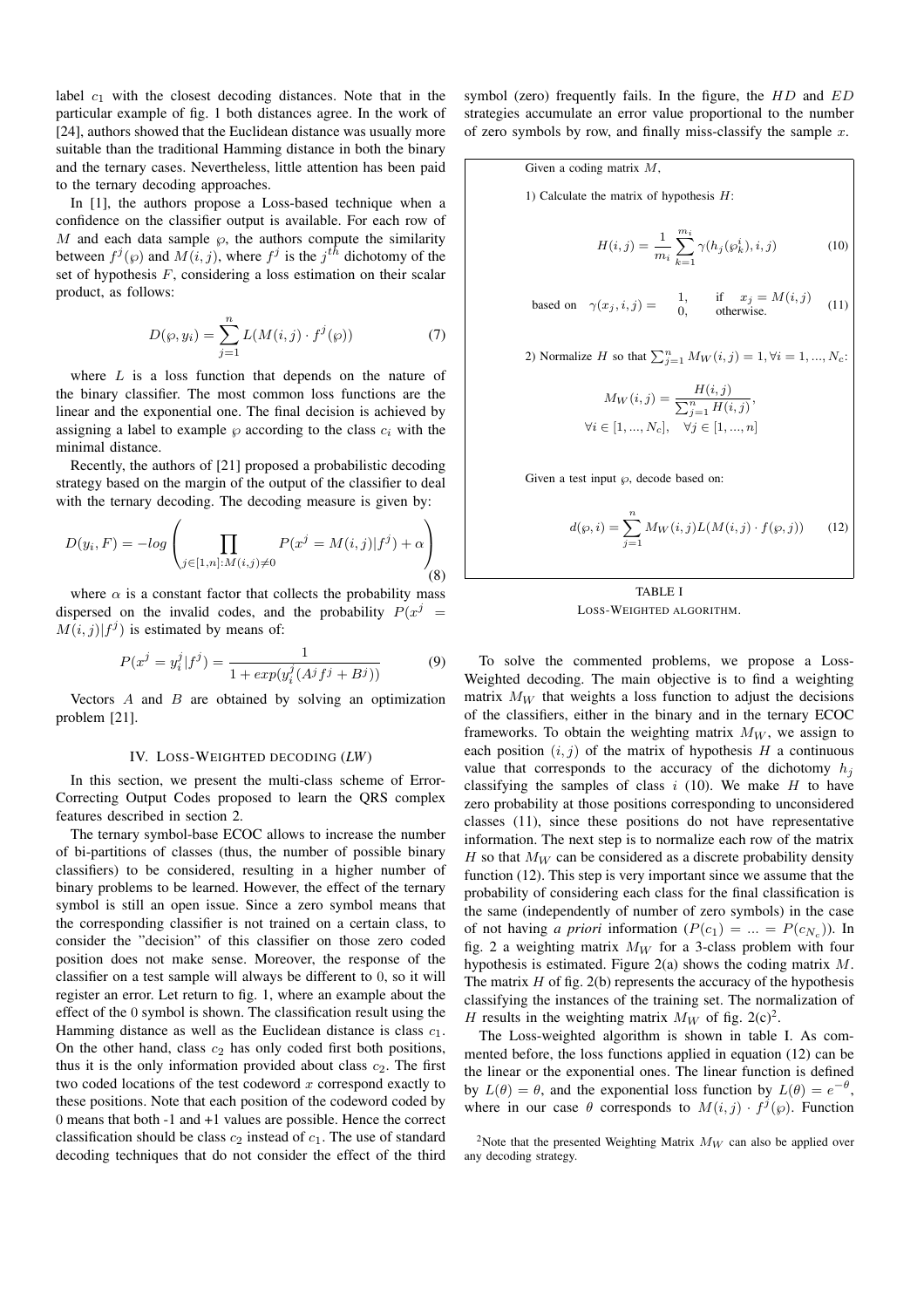

Fig. 2. (a) Coding matrix  $M$  of four hypotheses for a 3-class problem. (b) Matrix  $H$  of hypothesis accuracy. (c) Weighting matrix  $M_W$ .

 $f^{j}(\varphi)$  may return either the binary label or the confidence value of applying the  $j^{th}$  ECOC classifier to the sample  $\wp$ .

### V. RESULTS

Before the experimental results are presented, we comment the data, methods, and evaluation measurements.

• *Data*: In this work, we analyzed a population composed of 107 individuals from the Chagas database recorded at Simón Bolívar University (Venezuela). For each individual, a continuous 10-minute HRECG was recorded using orthogonal XYZ lead configuration. All the recordings were digitalized with a sampling frequency of 1 kHz and amplitude resolution of 16 bits.

Out of the total 107 individuals of the study population, 96 are chagasic patients with positive serology for Trypanosoma Crucy, clinically classified into three different groups according on their degree of cardiac damage (Groups I, II, and III). This grouping is based on the clinical history, Machado-Guerreiro test, conventional ECG of twelve derivations, Holter ECG of 24 hours, and myocardiograph study for each patient. The other 11 individuals are healthy subjects with negative serology taken as a control group (Group 0). All individuals of the database are described with a features vector of 16 features based on the previous analysis of section 2. The four analyzed groups are described in detail next:

• Group 0: 11 healthy subjects in the age  $33.6 \pm 10.9$  years, 9 men and 2 women.

• Group I: 41 total patients with the Chagas' disease in the age of 41.4±8.1 years, 21 men and 20 women, but without evidences of cardiac damage in cardiographic study.

• Group II: 39 total patients with the Chagas' disease in the age of 45.8±8.8 years, 19 men and 20 women, with normal cardiographic study and some evidences of weak or moderate cardiac damage registered in the conventional ECG or in the Holter ECG of 24 hours.

• Group III: 16 total patients with the Chagas' disease in the age of 53.6±9.3 years, 9 men and 7 women, with significant evidences of cardiac damage detected in the conventional ECG, premature ventricular contractions and/or cases of ventricular tachycardiac registered in the Holter ECG and reduced fraction of ejection estimated in the cardiographic study.

• *Methods*: We compare our results with the performances reported in [22] for the same data. Moreover, we compare different ECOC designs: the one-versus-one ECOC coding strategy [25] applied with the Hamming [5], Euclidean [7], Probabilistic [21], and the presented Loss-Weighted decoding strategies. We selected the one-versus-one ECOC coding strategy because the individual classifiers are usually smaller in size than they would be in the rest of ECOC approaches, and the problems to be learned are usually easier, since the classes have less overlap. Each ECOC configuration is evaluated for three different base classifiers: Fisher Linear Discriminant Analysis (*FLDA*) with a previous 99.9% of Principal Components [8], Discrete Adaboost with 50 runs of Decision Stumps [9], and Linear Support Vector Machines with the regularization parameter  $C$  set to 1 [26][20].

• *Evaluation measurements*: To evaluate the methodology we apply leave-one-patient-out classification on the Chagas data set.

# *A. Chagas data set categorization*

We divide the Chagas categorization problem into two experiments. First, we classify the features obtained from the 107 patients considering the four groups in a leave-one-patient-out experiment for the different ECOC configurations and base classifiers. Since each patient is described with a vector of 16 features, 107 tests are performed. And second, the same experiment is evaluated over the 96 patients with the Chagas' disease from groups I, II, and III. This second experiment is more useful in practice since the splitting of healthy people from the patients with the Chagas' disease is solved with an accuracy upon 99.8% using the Machado-Guerreiro test.

*1) 4-class characterization:* The results of categorization for the four groups of patients reported by [22] are shown in fig. 3. Considering the number of patients from each group, the mean classification accuracy of [22] is of 57%. The results using the different ECOC configurations for the same four groups are shown in fig. 4. In fig. 4(a), the mean accuracy for each base classifier and decoding strategy is shown. The individual performances of each group of patients for each base classifier are shown in fig. 4(b), fig. 4(c), and fig. 4(d), respectively. Observing the mean results of fig. 4(a), one can see that any ECOC configuration outperforms the results reported by [22]. Moreover, even if we use *FLDA*, Discrete Adaboost, or Linear *SVM* in the one-versus-one ECOC design, the best performance is always obtained with the proposed Loss-Weighted decoding strategy. In particular, the one-versusone ECOC coding with Discrete Adaboost as the base classifier and Loss-Weighted decoding attains the best performance, with a classification accuracy upon 60% considering the four groups of patients.



Fig. 3. Classification performance reported by [22] for the four groups of patients.

*2) 3-class characterization:* Now, we evaluate the same strategies on the three groups of patients with the Chagas' disease, without considering the healthy people. The new results are shown in fig. 5. In fig. 5(a), the mean accuracy for each base classifier and decoding strategy is shown. The individual performances of each group of patients for each base classifier are shown in fig. 5(b),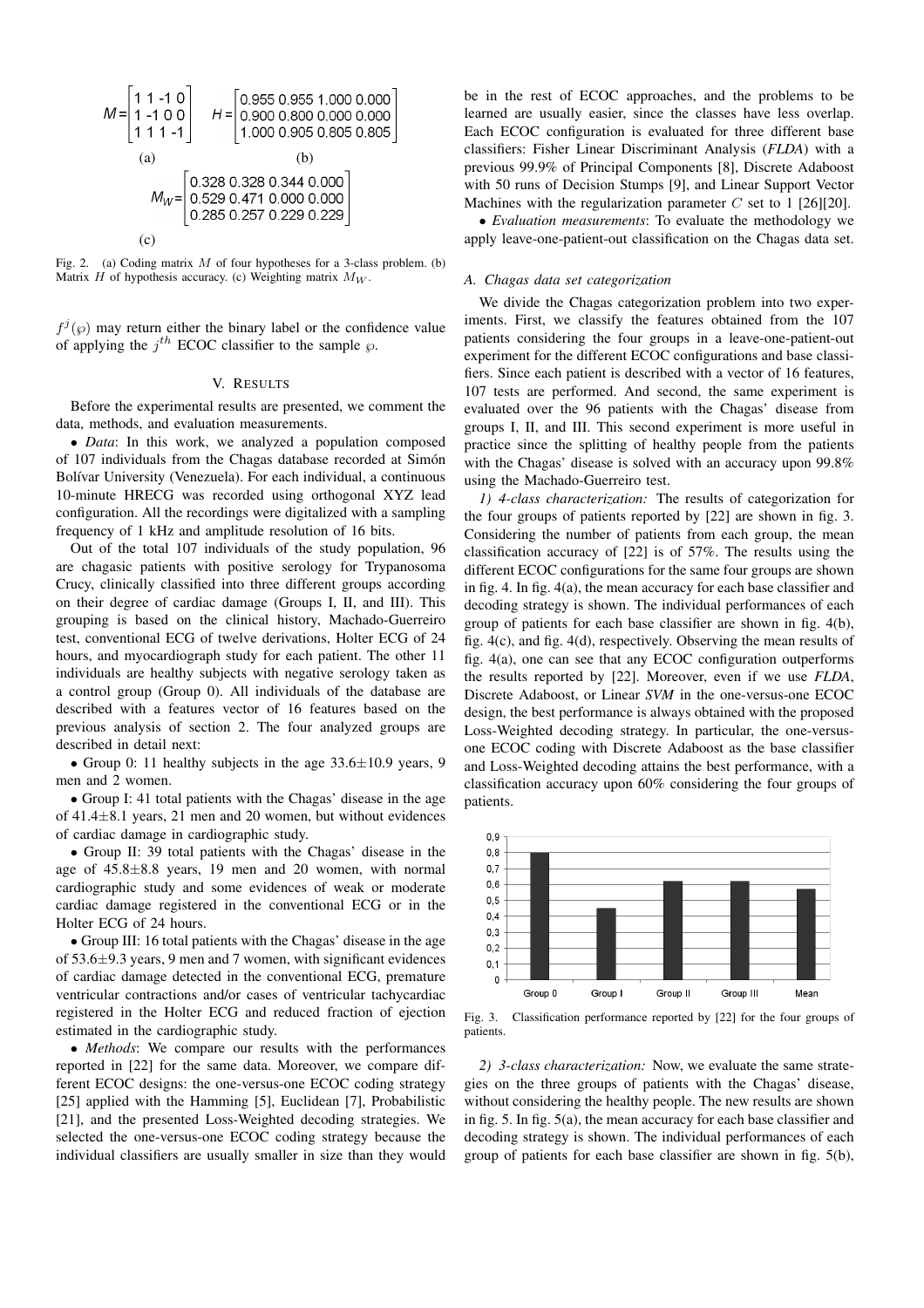

Fig. 4. Leave-one-patient-out classification using one-versus-one ECOC design (HD: Hamming decoding, ED: Euclidean decoding, LW: Loss-Weighted decoding, PD: Probabilistic decoding) for the four groups with and without Chagas' disease.

fig. 5(c), and fig. 5(d), respectively. In the mean results of fig. 5(a), one can see that independently of the base classifier applied, the Loss-Weighted decoding strategy attains the best performances. In this example, the one-versus-one ECOC coding with Discrete Adaboost as the base classifier and Loss-Weighted decoding also attains the best results, with a classification accuracy about 72% distinguishing among three levels of patients with the Chagas' disease.

# VI. CONCLUSIONS

In this paper, we characterized patients with the Chagas' disease based on the coronary damage produced by the disease. We used the features extracted using the ECG of high resolution from the heart cycle of 107 patients, and presented a decoding strategy of Error-Correcting Output Codes lo learn a multi-class system. The results show that the proposed scheme outperforms previous works characterizing patients with different coronary damage produced by the Chagas' disease (upon 10% performance improvements), at the same time that it achieves better results compared with the state-of-the-art ECOC designs for different base classifiers.

#### **REFERENCES**

- [1] E. Allwein, R. Schapire, and Y. Singer, "Reducing multiclass to binary: A unifying approach for margin classifiers", *JMLR*, vol. 1, pp. 113141, 2002.
- [2] G. Breithardt, M. E. Cain, N. El-Sherif, N. C. Flowers, V. Hombach, M. Janse, M. B. Simson, and G. Steinbeck, "Standards for analysis of ventricular late potentials using high-resolution or signal-averaged electrocardiography", *Circulation*, vol. 83, pp. 14811488, 1991.
- [3] H. Carrasco, D. Jugo, R. Medina, C. Castillo, and P. Miranda, "Electrocardiograma de alta resolucio y variabilidad de la frecuencia cardiaca ´ en pacientes chagásicos crónicos", Arch. Inst. Cardiol. Mex., vol. 67, pp. 277285, 1997.
- [4] O. Dekel and Y. Singer, "Multiclass learning by probabilistic embeddings", *NIPS*, vol. 15, 2002.
- [5] T. Dietterich and G. Bakiri, "Solving multiclass learning problems via error-correcting output codes", *Journal of Artificial Intelligence Research*, vol. 2, pp. 263282, 1995.
- [6] L. Dopico, J. Nadal, and A. Infantosi, "Analysis of late potentials in the high-resolution electrocardiogram of patients with chagas disease using weighted coherent average", *Revista Brasileira de Engenharia Biomedica ´* , vol. 16, pp. 4959, 2000.
- [7] S. Escalera, O. Pujol, and P. Radeva, "Boosted landmarks of contextual descriptors and forest-ecoc: A novel framework to detect and classify objects in clutter scenes", *Pattern Recognition Letters*, vol. 28, pp. 17591768, 2007.
- [8] T. N. Faculty of Applied Physics, Delft University of Technology, [http://www.prtools.org/].
- [9] J. Friedman, T. Hastie, and R. Tibshirani, "Additive logistic regression: a statistical view of boosting", *Technical Report*, 1998.
- [10] R. Ghani, "Combining labeled and unlabeled data for text classification with a large number of categories", *Int. conf. Data Mining*, pp. 597598, 2001.
- [11] N. Ishii, E. Tsuchiya, Y. Bao, and N. Yamaguchi, "Combining classification improvements by ensemble processing", *Int. proc. in conf. ACIS*, pp. 240246, 2005.
- [12] J. Kittler, R. Ghaderi, T. Windeatt, and J. Matas, "Face verification using error correcting output codes", *CVPR*, vol. 1, pp. 755760, 2001.
- [13] E. B. Kong and T. G. Dietterich, "Error-correcting output coding corrects bias and variance", *ICML*, pp. 313321, 1995.
- [14] E. Laciar, R. Jane, and D. H. Brooks, "Evaluation of myocardial damage in chagasic patients from the signal-averaged and beat-to-beat analysis of the high resolution electrocardiogram", *Computers in Cardiology*, vol. 33, pp. 2528, 2006.
- [15] E. Laciar, R. Jane, D. H. Brooks, and A. Torres, "Análisis de senal promediada y latido a latido del ecg de alta resolución en pacientes con mal de chagas", *XXIV Congreso Anual de la Sociedad Espanola de Ingenieria Biomedica ´* , pp. 169172, 2006.
- [16] J. H. Maguire, R. Hoff, I. Sherlock, A. C. Guimaraes, A. C. Sleigh, N. B. Ramos, K. E. Mott, and T. H. Seller, "Cardiac morbidity and mortality due to chagas disease: prospective electrocardiographic study of a brazilian community circulation", vol. 75, pp. 11401145, 1987.
- [17] J. P. Martinez, R. Almeida, S. Olmos, A. P. Rocha, and P. Laguna, "A wavelet-based ecg delineator: evaluation on standard databases", *IEEE Trans. Biomed. Eng.*, vol. 51, pp. 570581, 2004.
- [18] F. Mora, P. Gomis, and G. Passariello, "Senales electrocardiográficas de alta resolución en chagas", El proyecto SEARCH Acta Cientifica *Venezolana*, vol. 50, pp. 187194, 1999.
- [19] W. D. of Control of Tropical Diseases. Chagas disease elimination. burden and trends. WHO web site [www.who.int/ctd/html/chagburtre.html].
- [20] OSU-SVM-TOOLBOX. [http://svm.sourceforge.net].
- [21] A. Passerini, M. Pontil, and P. Frasconi, "New results on error correcting output codes of kernel machines", *IEEE Transactions on Neural Networks*, vol. 15, pp. 4554, 2004.
- [22] E. Pueyo, E. Anzuola, E. Laciar, P. Laguna, and R. Jane, "Evaluation of